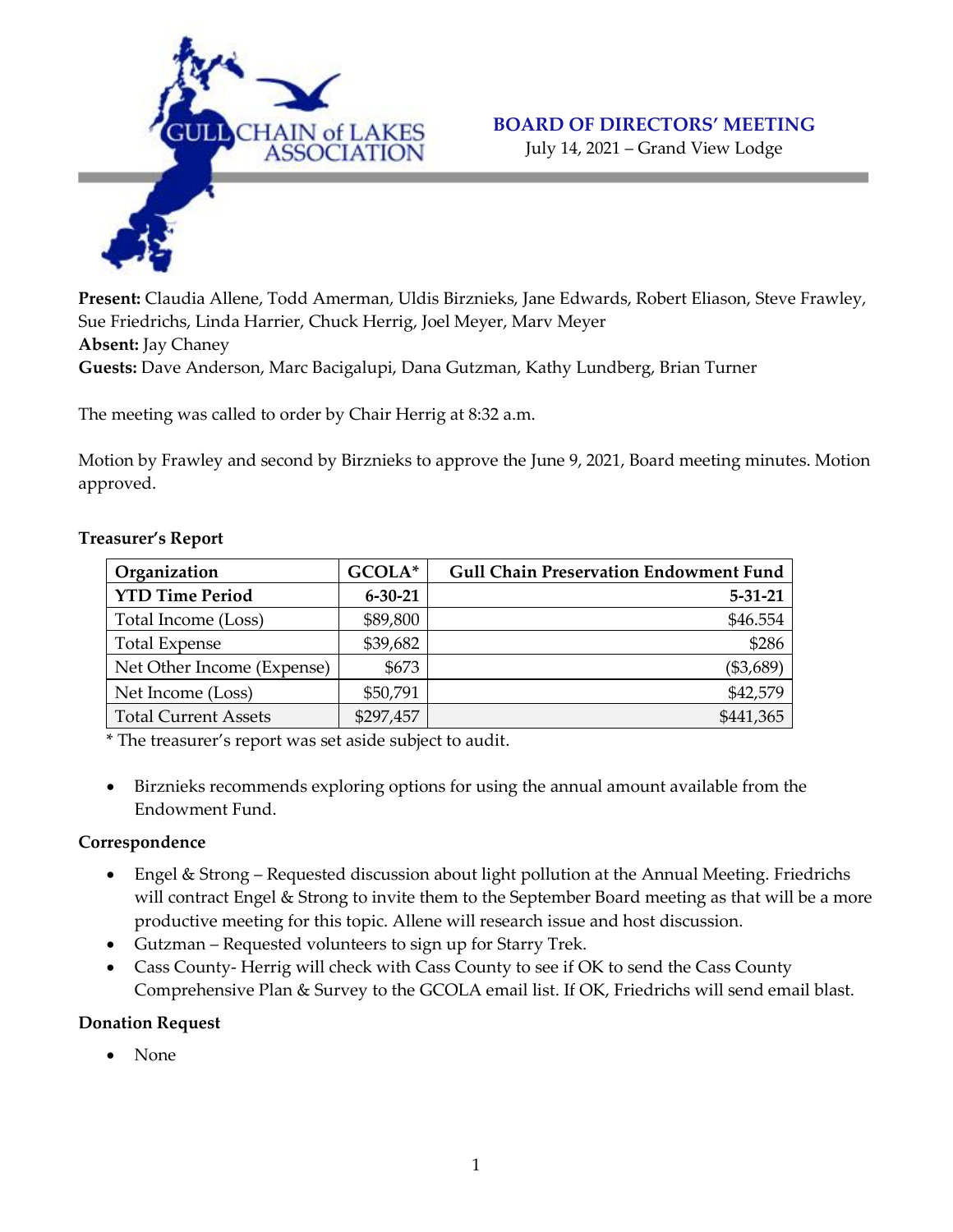## **Government Agency Update**

- USACE Turner reported that USACE is submitting a request for contract to re-do the boat launch. If the contract is finalized, Friedrichs will send email blast when Turner knows the dates it will be closed. Turner shared information about the Sustainable Rivers Program. If the program includes the Gull Lake Chain, then he will send details to Friedrichs who will send an email blast.
- DNR Bacigalupi informed the Board that high school angling has become more popular with tournaments bringing as many as 200 boats. He recommends that GCOLA links up with Brainerd High School to learn more.
- Cass County Gutzman continues to experience turnover with the decon specialist position.

# **Event Updates**

• None

# **Nominations Committee**

- Motion by Birznieks and second by Harrier to elect Jon Mendel as a Board member for a threeyear term. Motion approved.
- Motion by Herrig and second by Amerman to elect Linda Harrier as Chair and Uldis Birznieks as Vice-chair for three years. Motion approved.
- Motion by Allene and second by Birznieks to elect Friedrichs for an additional three-year term as Board member. Motion approved.
- Herrig reviewed the list of committee chair assignments. Bacigalupi will explore ideas for a Fisheries chair and Lundberg will place a message in the next newsletter.

## **Gala Committee**

 Edwards asked each Board member to help with a list of activities before, during and after the event.

### **AIS Committee**

• No report

### **Communications Committee**

Lundberg reminded the Board that newsletter articles are due August 1.

### **Environmental Committee**

 Eliason announced that Dorothy Whitmer will make a Lake Steward presentation at the Annual Meeting

### **Finance & Audit Committee**

- Birznieks reviewed the Committee Chair expense approval authority limits. Since the chair is responsible for the budget these authorities are not extended to individual committee members.
- Motion by J Meyer and second by Allene for Friedrichs to pay Grand View up to \$20K, if needed. Motion approved.

### **Fisheries Committee**

• No report.